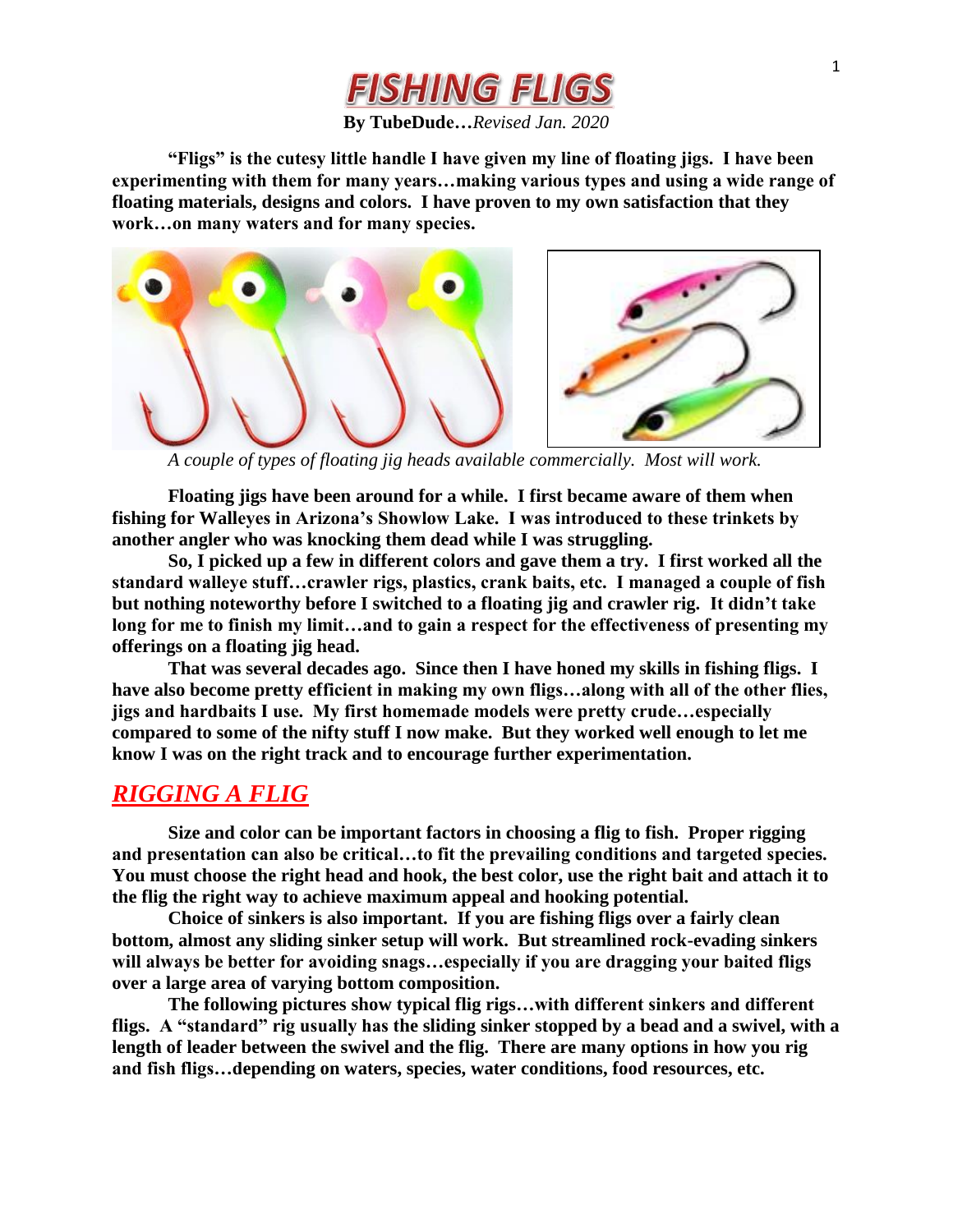





*Another effective option is to rig "dropshot" style…with a sinker on the bottom and the flig on a short dropper off the line above the sinker.*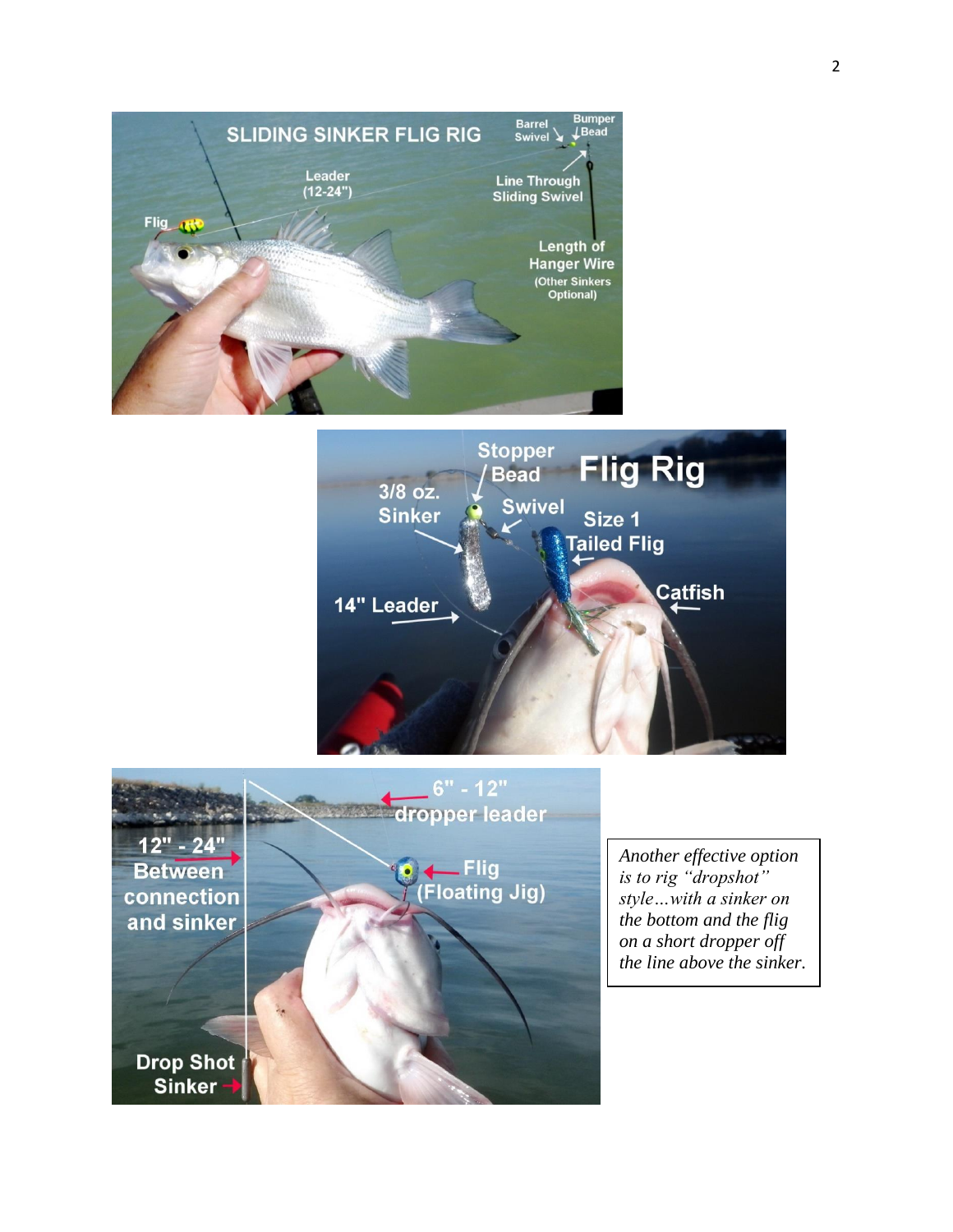**The following three diagrams illustrate some of the easier and more effective ways to rig a flig. After that we will discuss how to fish them.**

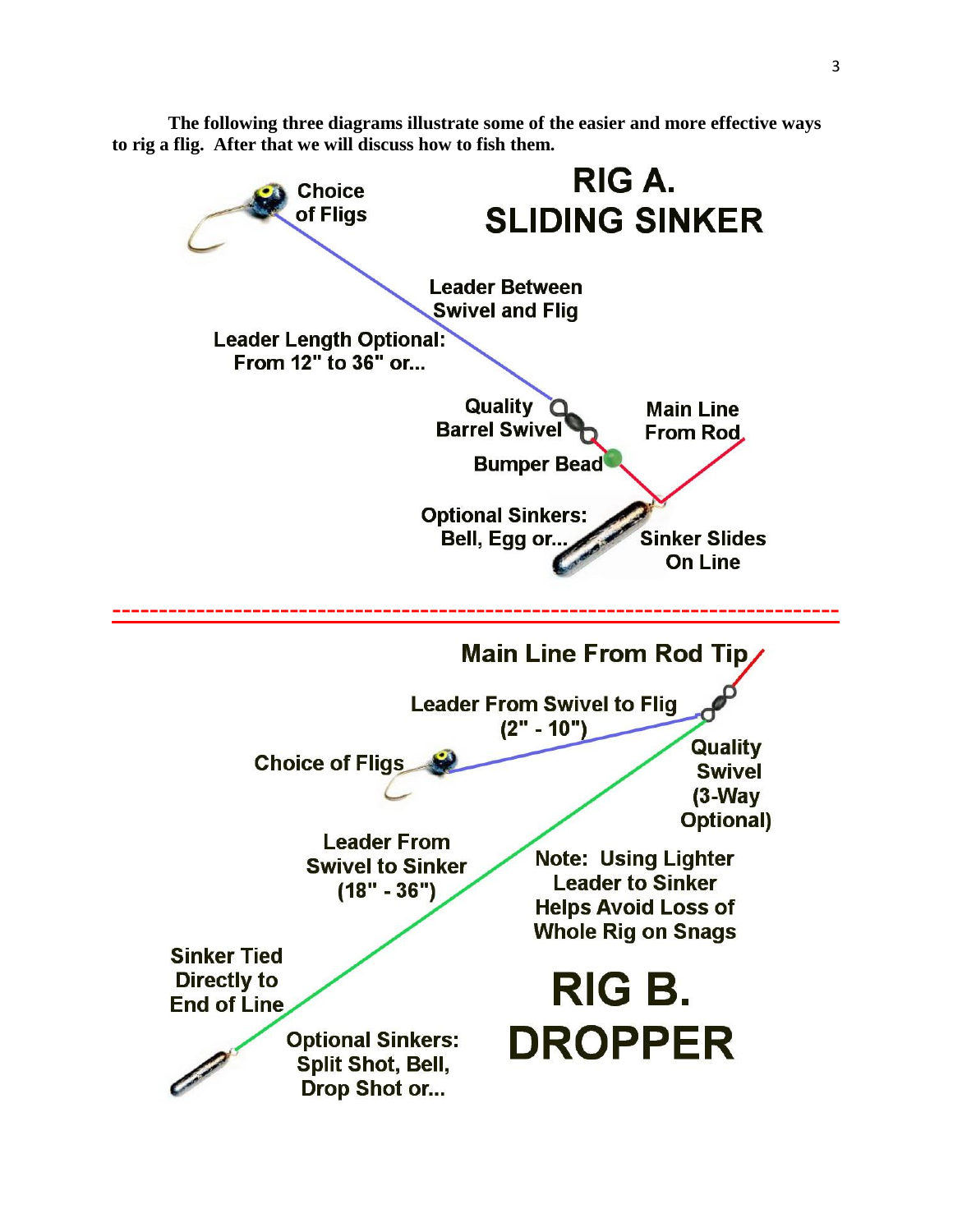